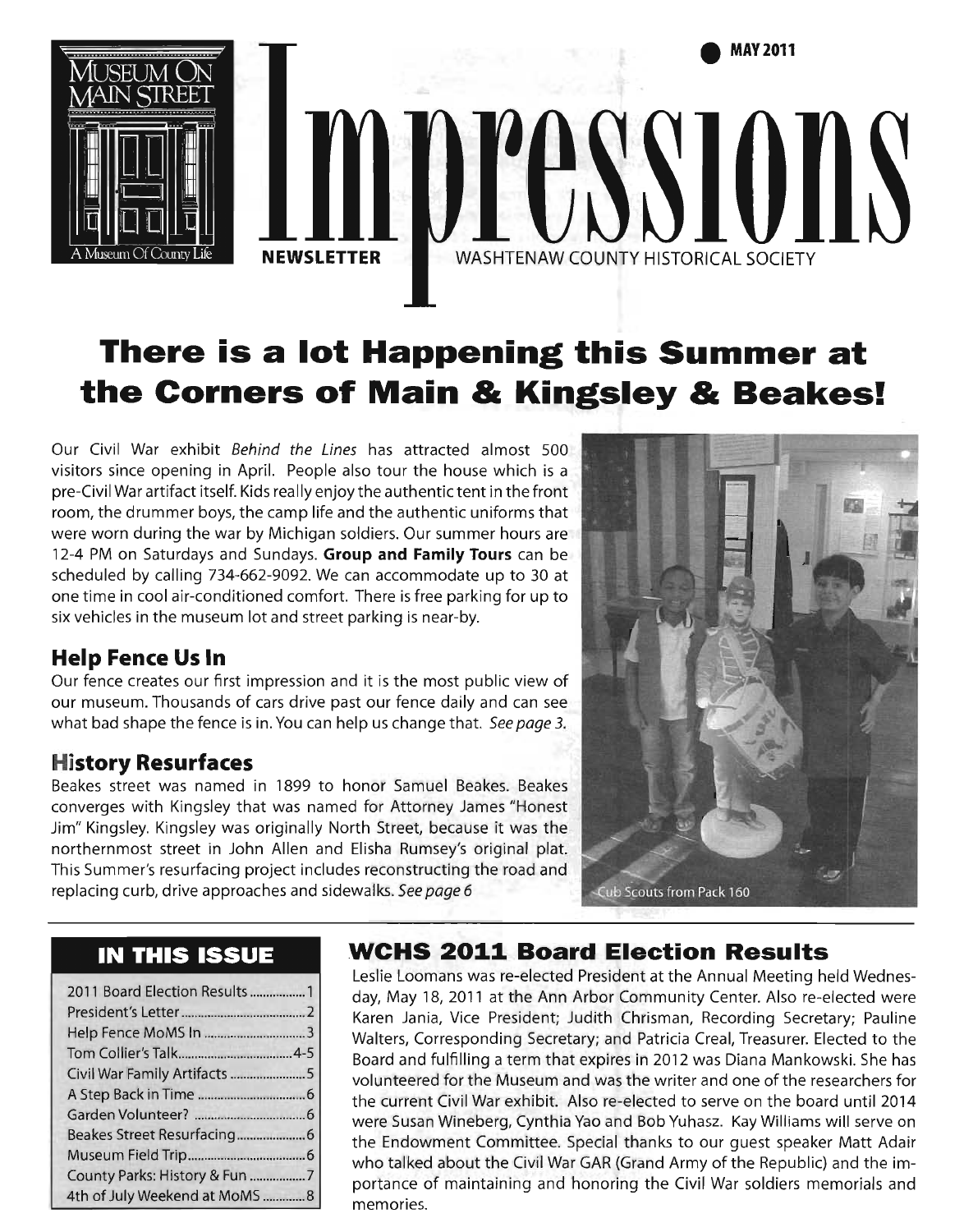Our mission is to educate and inspire our community to engage in the preservation and presentation of area history

#### BOARD OFFICERS

President Leslie l. Loomans

Vice President Karen l. Jania

Treasurer Patricia W. Creal

**Recording Secretary** Judith M. Chrisman

Corresponding Secretary Pauline V. Walters

#### BOARD MEMBERS

Ralph P. Beebe Tom Freeman Dale Leslie Diana Mankowski, PhD Michelle Lee McClellan, PhD M. Joanne Nesbit Jay Snyder Jan E. Tripp Susan Cee Wineberg Cynthia Yao Robert Yuhasz

#### DIRECTORS-AT-LARGE

Hon. Julie Creal Richard l. Galant, PhD *(Immediate past President)*  Dean Greb Susan Kosky Donald Cameron Smith, MD

ADMINISTRATOR Bev Willis, *Impressions* Editor

MUSEUM DOCENT John Kilar

#### ADVISORS

Ina Hanel Gerdenich David LaMoreaux Kay Williams Louisa Pieper

Impressions is published seven times a year September through May by the Washtenaw County Historical Society, a non profit  $501(c)(3)$  organization. Donations are tax-deductible

## **The President's Letter:** Washtenaw County Summer Quest

In theory at least everything slows down a bit over the summer. As a summer project of historical research I thought I might visit all of Washtenaw County's cities, towns and villages and even the sites of former ones.

Of course there are many fine museums throughout the county, but also libraries, churches, cemeteries, one-room school houses, cobblestone and other historic homes and mansions, mills, dams, monuments and historic markers and signs all of which deserve a visit and provide input to our history.

In fact, even the names of streets and roads have a story to add. For example, a street near us (actually not a street, road, avenue or lane) is named Belgrade Notch. Seems the developer's father was raised near Belgrade, Maine where the natural terrain cuts between mountains were called Notches. Our nearby Notch only cuts between a couple of small hills but may be a unique name in our county.

Likely, my project won't be finished by the end of this summer or even the next but I will learn more about our county's history. Perhaps I will bump into many of you as you, too, do a little research around Washtenaw County.

### *Leslie Loomans*  <u>r------------------</u>

#### *Washtenaw County encompasses over 720 square miles* of 28 *cities, vii/ages and townships in urban, suburban, rural and natural settings*

-

| <b>Cities</b>                           | <b>Villages</b>                             |                                                        |
|-----------------------------------------|---------------------------------------------|--------------------------------------------------------|
| Ann Arbor<br>Chelsea<br>Milan<br>Saline | <b>Barton Hills</b><br>Dexter<br>Manchester | Ann Arbor<br>Augusta<br>Bridgewat<br>Dexter<br>Freedom |
| Ypsilanti                               |                                             |                                                        |

L

-<br><sub>I</sub>n Hills Ann Arbor <sub>er</sub> Augusta hester Bridgewater Dexter Freedom

**Townships** 

Lima Pittsfield Superior Lodi Salem Sylvan Lyndon Saline Webster Manchester Scio York Northfield Sharon Ypsilanti  $-$ 

 $-1$ 



www.WashtenawHistory.org

Washtenaw County Historical Society

P.O. Box 3336 Ann Arbor, M148106-3336 Phone: 734-662-9092 email: wchs-SOO@ameritech.net

#### Museum on Main Street

500 N. Main Street Ann Arbor, MI 48104-1027 (at the corner of E. Kingsley & Beakes)

#### Museum Hours

Saturday & Sunday, 12 Noon - 4:00 PM and by appointment for groups or individuals

Current Exhibit "Behind the Lines" April 10 - October 23, 2011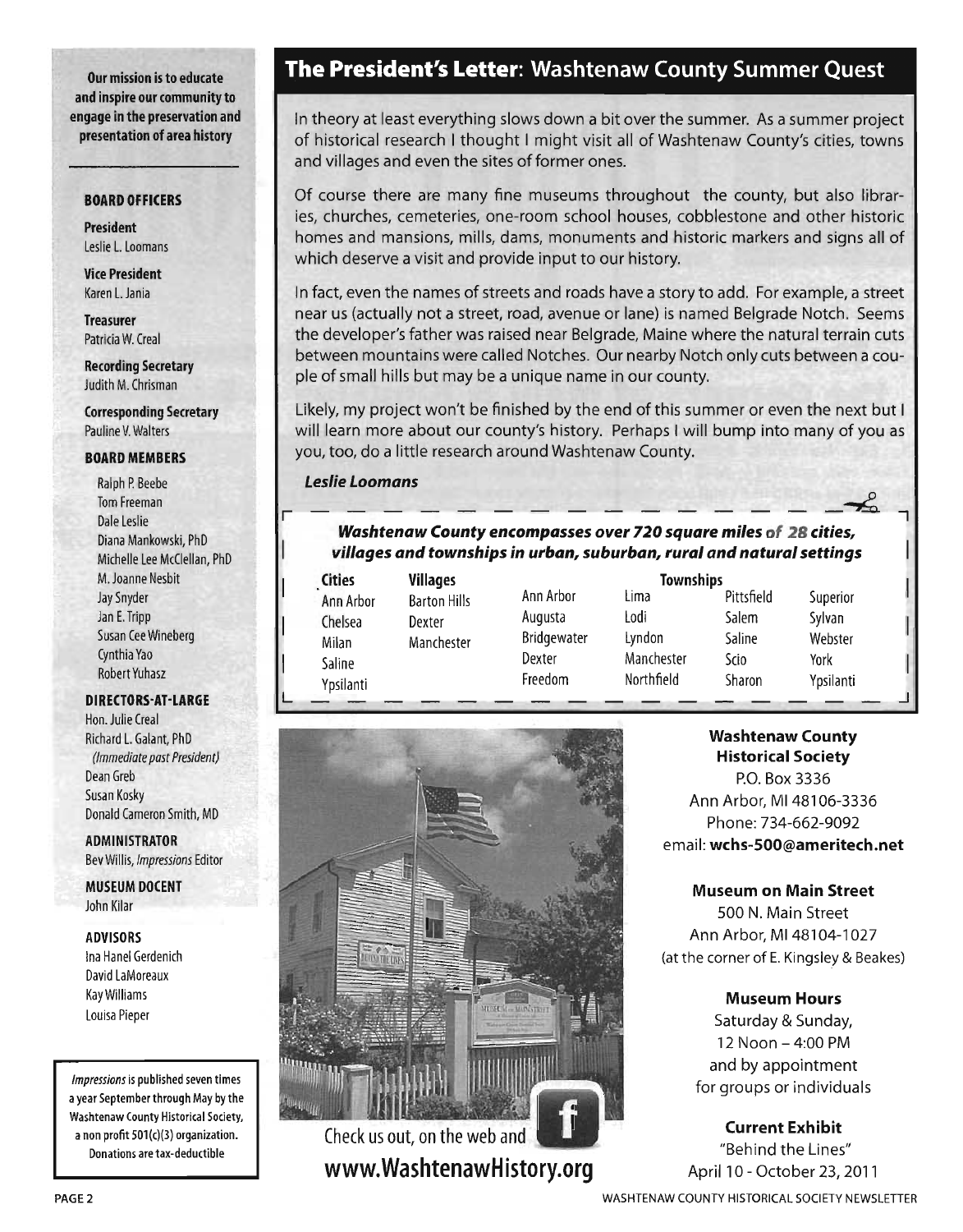# **Help Fence Us In!**

The Museum's original fence was installed in 1993 and has been a feature of our identity. Now weather and snowplow debris have taken their toll and it requires so much repair that the best solution is replacement.

We are working with Fingerle Lumber Company who will suppply and install the lumber. The existing large newels will be repaired, not replaced, and wherever possible the existing spindles will be re-used. New cedar rails and skirt will be installed.

The existing sign will be removed, painted and re-installed. This work will greatly improve our impression in a high visibility location. It will also protect and preserve the historical integrity of the house. The estimated cost is \$10,000.

We invite you to join other members in contributing a taxdeductible donation towards the cost of this necessary project to maintain the Museum.

#### **How You Can Help**

Fill out the donor information on the enclosed WCHS envelope and send with your check or money order payable to Washtenaw County Historical Society Donations are gratefully received to help make our new fence a reality. Thank you for being a Friend of History.



We need to replace *125'* of fence

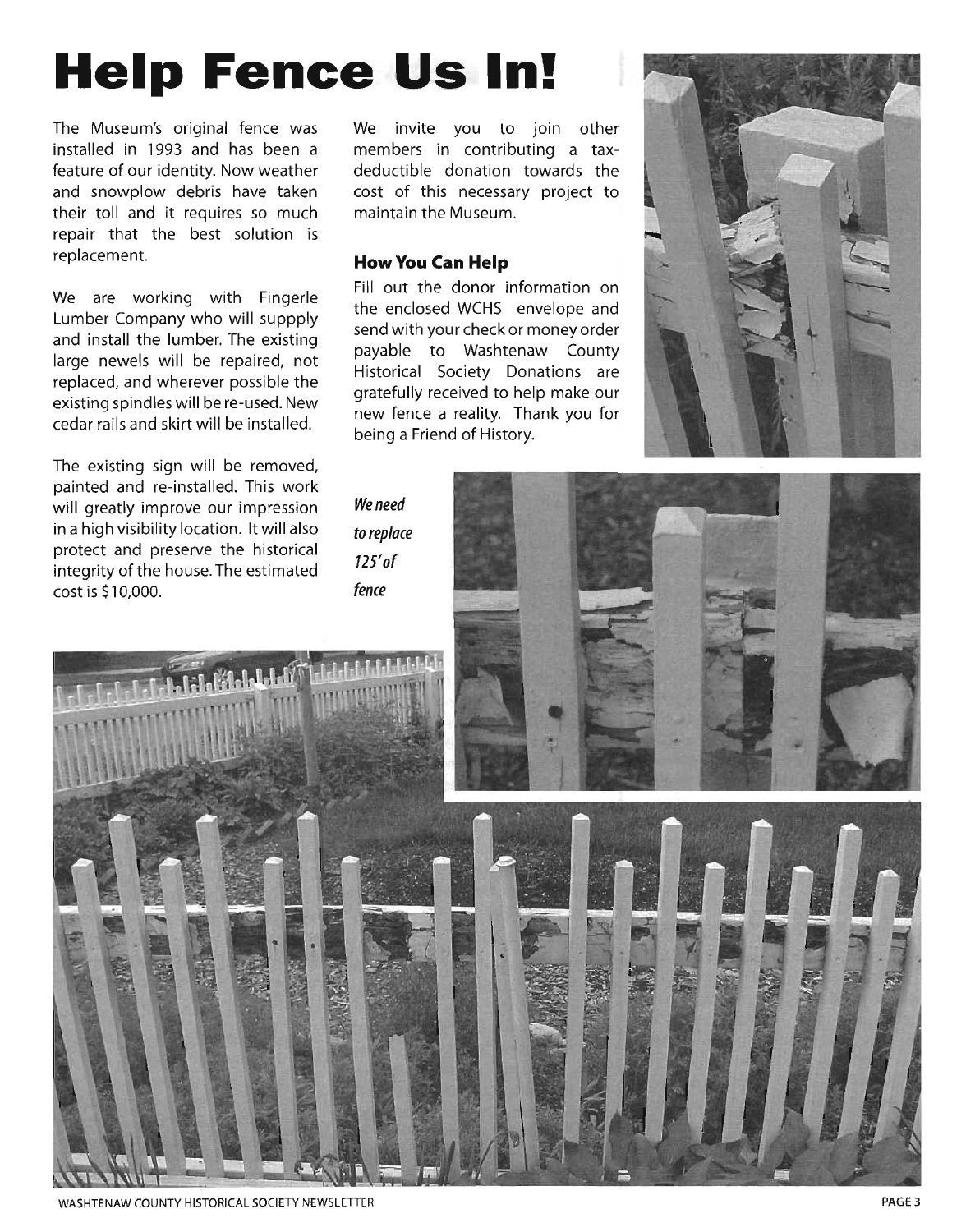# **Michigan in the Civil War with Tom Collier**



*Tom Collier* 

Our program on Sunday, April 17 was a joint event with the Genealogical Society of Washtenaw County. Tom Collier, a former instructor at West Point and at the University of Michigan, discussed Michigan's role in the Civil War. He presented insights into the war on the home front, and some of the battles Michigan troops were engaged in.

Genealogical Society of Washtenaw County President Marcia McCrary welcomed the enthusiastic crowd in the Education Center Auditorium at St. Joseph Mercy Hospital. WCHS Vice President Karen Jania introduced the guest speaker Tom Collier. He began by asking how many people in the auditorium had ancestors who served in the Civil War. Many people had Civil War ancestors on both sides.

#### **Michigan Civil War Chronology**

Until the Erie Canal opened in 1825, people couldn't easily get to Michigan. The Canal connected the Great Lakes with the Atlantic Ocean. In 1830 land sales in southern Michigan boomed. Agriculture was the number one industry. In 1837 Michigan became a state and the lumber industry started in northern Michigan. By 1840 copper and iron mining were booming in the Upper Peninsula.

70% of the nation's copper during the Civil War came from Michigan. The Soo Canal opened in 1855 and that connected Michigan mines with foundries and mills in other states. When the War started, Michigan was a leader in the production of wool, produce, wheat and hops. During the War Michigan farmers were mostly women and children and hops was easy to grow. Michigan benefitted from America's growing love of lager beer and a failure of the hops crop in New York. Shortages of labor were common but Michigan shared in the prosperity of the war from 1860-1870.

#### **Slavery**

Lewis Cass represented Michigan in the United States Senate from 1845 -48 and was a leading spokesman for the Doctrine of Popular Sovereignty. That would have allowed voters in the territories to determine whether to make slavery legal instead of having Congress decide.

In 1854, the Kansas Nebraska Act reopened the debate on the expansion of slavery. The Dred Scott decision in 1854 and John Brown's raid in 1859 further raised tensions. Kansas became Bleeding Kansas. Boxes of Bibles were shipped to Kansas and when opened up, Winchester rifles were inside. At the heart of the conflict was the question of whether Kansas would enter the Union as a free state or slave state.

This conflict led to the founding of the Republican Party in 1855 by anti-slavery activists, modernizers, ex-Whigs and ex-Free Soilers. The first official party convention was held on July 6, 1854 in Jackson, Michigan. Lincoln's victory in the presidential election of 1860 triggered South Carolina's declaration of secession from the Union. By February 1861, six more Southern states left. Lincoln won the election by 91 votes in Ann Arbor.

#### **The War Begins**

In his Presidential Inaugural address Abraham Lincoln said he would not re-take the property seized by the southerners but he would hold and occupy those that have not been seized. On April 12, 1861, Confederate batteries fired on Fort Sumpter. On April 15, President Lincoln issued a call for 75,000 troops. The call went out by telegraph and that same afternoon University of Michigan President Dr. Henry Tappan called a meeting on the Courthouse grounds and the city pledged to support the Union. Michigan's quota was one regiment but four quickly formed. The first Michigan Infantry Regiment had one company each from Ann Arbor and Ypsilanti. They are the first western regiment to arrive in Washington, DC. Lincoln was so pleased to see them enter the capital, he was quoted as saying "Thank God for Michigan." Lt. Jeffords advised soldiers to "bring a blanket, an undershirt and more because the war will last six months':

The war started in April and by July Lincoln wanted the Union to march to Manassas, Virginia. The urgency to get the war over with was very strong and the Union Army marched to Bull Run. The battle was very hard fought and all four Michigan units were at the very point of attack. It was a Union defeat. The 1st Regiment had 113 casualties. Bull Run showed that both armies needed more training and that this was not going to be a short war and there were going to be high casualties, killed wounded and captured.

When the draft came in 1863 you had three options, sign up and go, pay \$300 to the treasury and you were excused, or hire a substitute. Officers got in because of their social and political ties and not military

<sup>(</sup>Continued on page 5)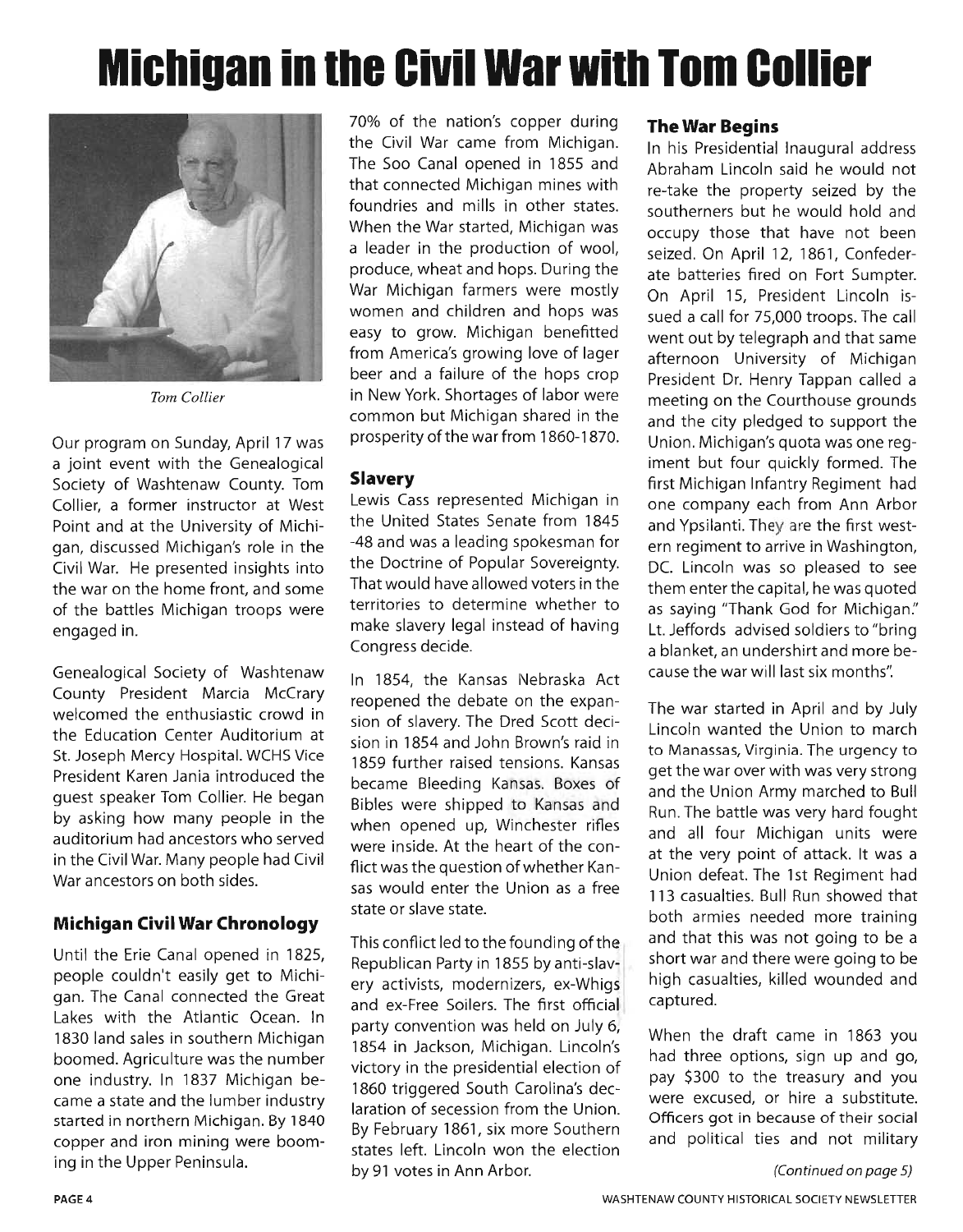#### Michigan in the Civil War (continued from page 4)

experience and appointed anyone they wanted in the north. In the south the officers had more military experience and training.

The north's general objective was to get the southern states back into the union. The plan was to attack and destroy the southern army. The strategy of the south was to defend against every attack and strike back attacking the will of the north to fight. The capability of the north was much greater than the south. The north put over two million men in uniform during the war, the south over one million. Six hundred thousand soldiers died, 1/3 killed in battle, 2/3 by disease. Ninety thousand Michigan soldiers went to fight, 15,000 did not come home. African Americans and native Americans also provided fighters, 60 black men from Washtenaw County served in the 102nd US Colored Troops.

Washtenaw County soldiers fought in every major battle. Four thousand men from Washtenaw County went to war, 475 did not return. Seven hundred and eighty were in the cavalry, including Monroe native, General George Armstrong Custer. The Custer Brigade was also known as the Wolverines.

#### **Michigan at Gettysburg**

On July 1, 1863, at Gettysburg the 24th Michigan Infantry of the Iron Brigade spent the whole day fighting the Confederates and lost 80% of it's men. This regiment was an escort to the Lincoln funeral in honor of their bravery at Gettysburg.

On the second day, the color bearer carried the flag into battle. The color bearer of the 4th Michigan Infantry went down, Col. Jeffords grabbed the flag from a Confederate and killed him, then he was run through the chest with a bayonet and died the next day.



*Refreshments, browsing genealogical materials and conversation after the talk* 

General Custer shouted, "Come on you Wolverines!" as they charged on the third day of battle at Gettysburg against Confederate General Jeb Stuart's cavalry. The Seventh was forced to retire with heavy casualties, 100 out of 461 officers and men, the highest loss of any cavalry regiment engaged in the battle.

#### **Memories & Memorials**

Soldiers were anxious to get home. But they quickly realized the people had no idea of what they had been through and stopped talking about it. The Grand Army of the Republic had no appeal to veterans in the first ten years after the war. Many soldiers had been sick and treated with morphine for pain. Drug addiction was a serious problem and medicine often

contained large quantities of alcohol and/or heroin.

As time passed, veterans bought into the home front romanticized version of the war. War memorials started getting built, gravestones were decorated and old wounds began to heal. Ultimately over four million Americans were freed from slavery, and the question of secession was settled. The struggle for civil rights continues as well as the balance of states rights and federal power.

Questions and answers followed the presentation. After the refreshment break, Martha Churchill and another member of the Genealogical Society ,put a variety of old pictures on the big screen and we had a lot of fun trying to identify them.

Special thanks to the Program Committee, Karen Jania, Ralph Beebe and Pauline Walters for interesting topics and delicious refreshments! The next WCHS Program will be Sunday, September 18. A postcard and newsletter will arrive in late August. ENiOY YOUR SUMMER!

# **Do YOU Have Civil War Family Artifacts?**

The Museum on Main Street is planning a second exhibit that tells the stories of our very own Washtenaw County families in the Civil War. Local families are invited to share the stories of their personal connection to the Civil War. This can be letters, photographs, diaries, articles, clothing, uniforms, military items and other related items. Please call Judy at 734-662-9092 or send an email **towchs-l000@ameritech.net.**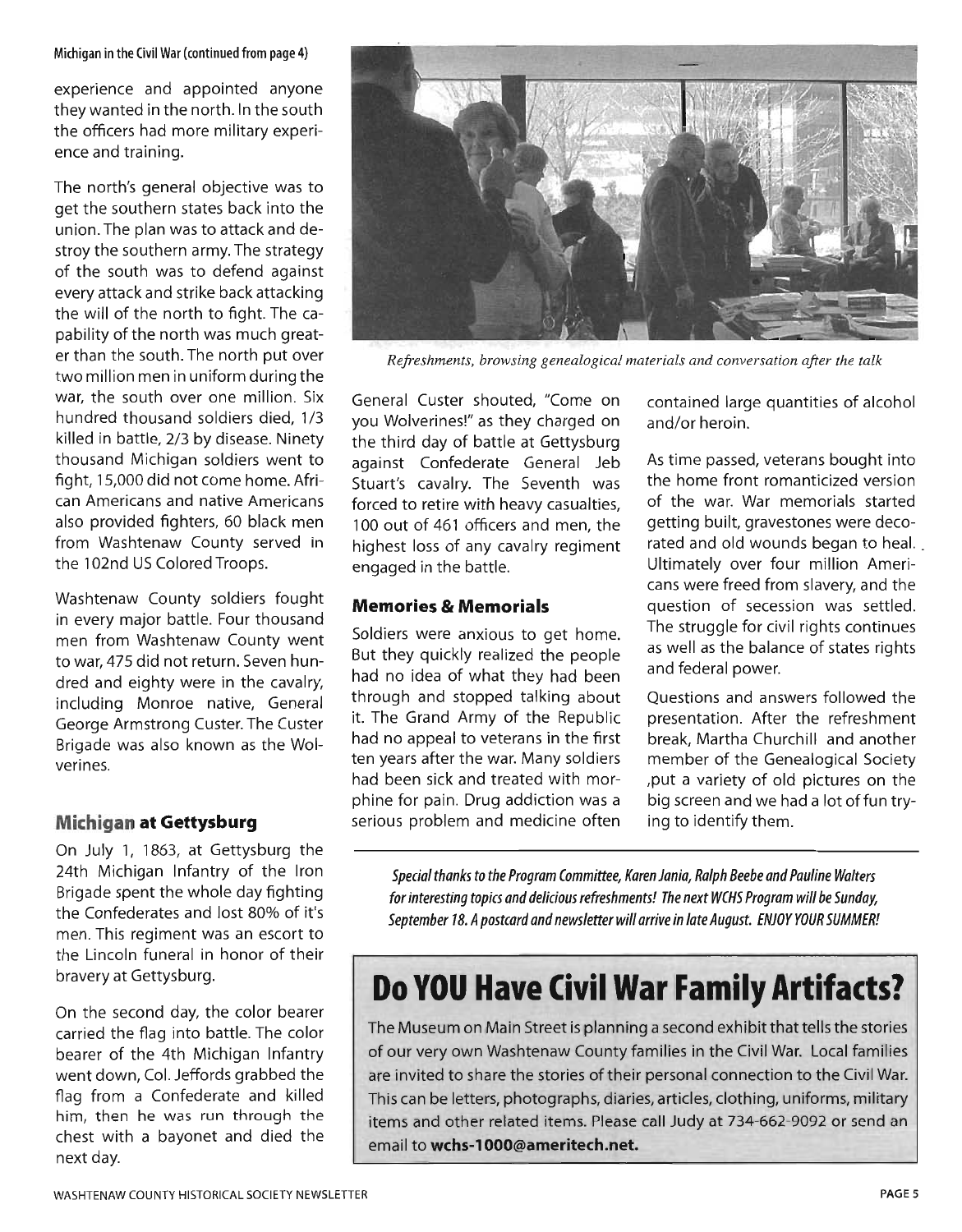# **Field Trip to the Museum**

On Friday, April 30, 70 students, nine parent chaperones and teacher Joe Griffith from Honey Creek Middle School in Ann Arbor arrived at our doorsteps. They toured the museum in two groups, one having lunch while the others were "Behind the Lines:'

The students sampled the hardtack, did the photo puzzle, measured themselves against the soldiers uniforms, asked us questions and did their research. They had to choose their subject for a final class project after viewing the exhibit. Once they turned it in to their teacher, they were able to get the (much requested) tour of the basement and second floor of the Museum. We welcome groups of all ages, call 734-662-9092



to schedule yours. *Students worked on every available surface to complete their assignment sheets.* 

### (continued from page 1) **Beakes Street Resurfacing Summer Project**

The City of Ann Arbor 2011 Street Resurfacing Project involves the resurfacing of approximately 12 streets located throughout the City. Including Beakes Street this summer. The Museum will maintain normal hours during this time. You will still be able to enter our parking lot from Main Street and exit onto Beakes. All but one lane of westbound traffic on Beakes Street will be stopped from East Summit to North Main. Eastbound traffic will be stopped on Kingsley from North Main to Fourth Avenue. The work will be completed in two phases, to allow construction on one half of the road at a time. Access to driveways will be maintained throughout the construction except for intermittent times when the new concrete is placed or edge drain is installed across the driveway.

**June - July** Curb, driveway, sidewalk removal and replacement and rebuilding of the road on the south side. No construction during the Art Fair.

August-September: Return to Beakes and conduct work on north side.

For updated information call Elizabeth Rolla, Senior Project Manager at 734-794-6410 ext. 43636 or email erolla@a2gov.org.

# *"A* **Step Back in Time"**

The Washtenaw County Historical Society offers self-guided walking tours of historical locations. There is a 4K route and a 10K route and they both start and end at the Museum on .Main Street. The tours take walkers to Kerrytown, UM Central Campus, Downtown Ann Arbor, the Old West Side, and Lowertown. This walking tour has some hilly terrain on city sidewalks. They were prepared by Susan Nenadic and Grace Shackman. A downloadable podcast tour is available from the WCHS website at www.WashtenawHistory.org

# **Garden Volunteer Neededl**

The rain and sunshine have given us the best of the gardens' beauty this year. The lilacs and quince were extremely fragrant. The scent of the heirloom rose is like none other. If you have 30 minutes to one hour per week this summer to volunteer, and can help with some routine garden maintenance, call 734-662-9092.

OTHER VOLUNTEERS: If you have an area of interest that you would like to volunteer in call and let us know.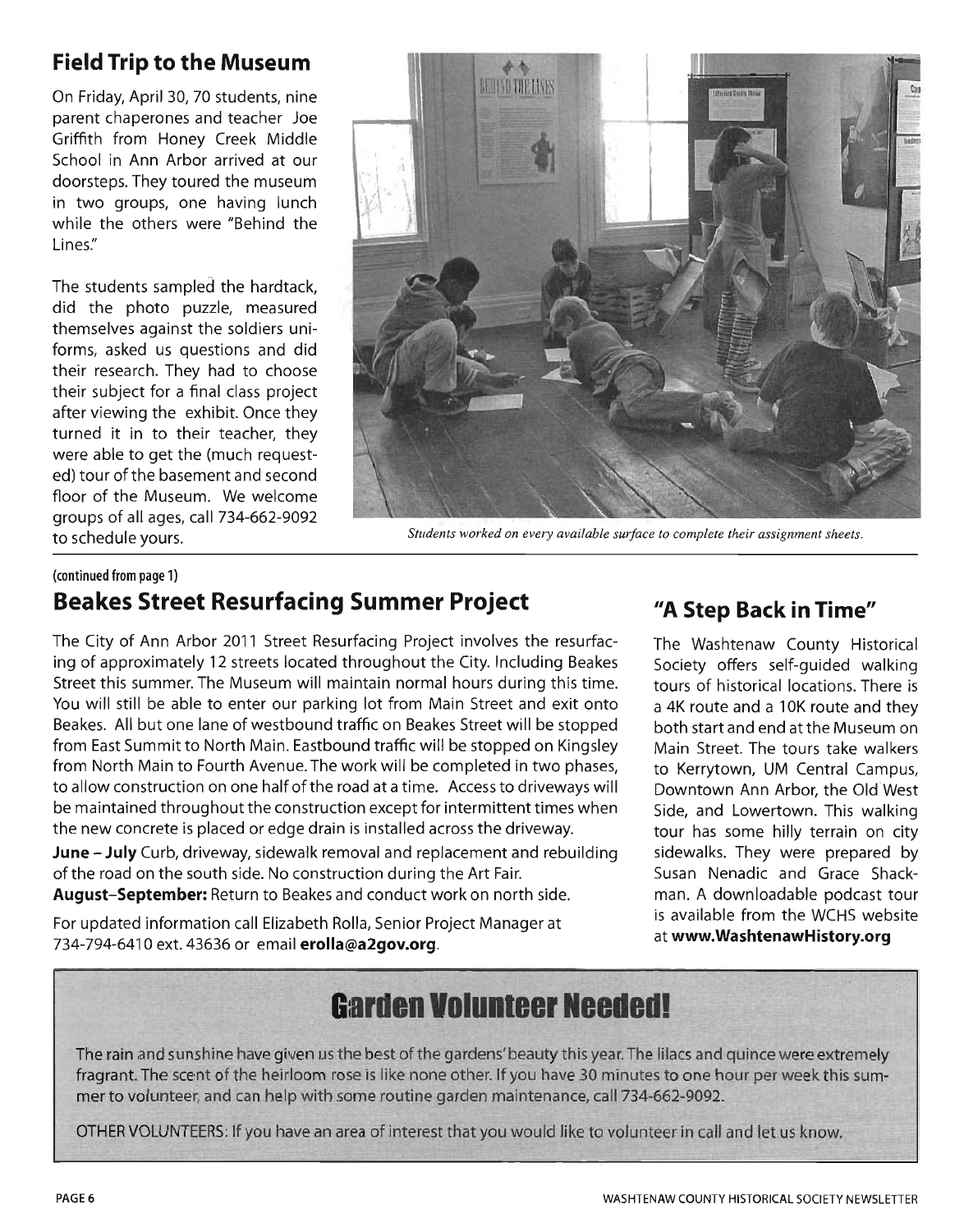# **Eniov Historv and Summer at Washtenaw Countv Parks!**

Washtenaw County residents have access to over 1800 acres of parks, open spaces, trails, rivers and lakes, diverse ecosystems, a golf course, a recreation center, mills, a water park and spray park, and a family aquatic center. Washtenaw County Parks and Recreation offer a diverse, entertaining,and educational array of programs for all ages from toddlers to seniors.

## **County Farm Park**

Located at the southwest corner of Washtenaw and Platt, Ann Arbor

In 1836, 141 acres of county land was bought from Claudius Britton for \$1200. This park contains the 18 acre Britton Woods Nature Area, with an interesting mixture of upland and floodplain tree species. Oak, hickory, and cherry species reflect the upland nature of this wooded knoll, while maple, ash, ironwood, and hornbeam occur on the floodplain soils deposited by a glacial water course. Together with trillium and other wild flowers, Britton Woods is a reflection of the Ann Arbor area landscape in pre-settlement times.

County Farm was primarily used as agricultural land, but in this renewed habitat, rabbits, pheasant, woodchucks, and skunks, as well as numerous bird species, are found. There are regular sightings of fox and deer. As with all WCPARC parks, the plants, animals, fruits, and flowers of County Farm Park are protected against picking and collecting.

### **The Fox Science Preserve**

Location: Entrance is on the east side of Peters Road, approximately 0.3 miles north of Miller Road in Scio Township

This former gravel pit offers a rare opportunity to explore the geology of the region. Ancient table-sized glacial boulders of granite, tillite, gneiss, and limestone are scattered around the base of the former pit. Keep your eye out for fossils in the limestone boulders.

Untouched for almost 40 years, the land surface here resembles the landscape that was revealed upon



the retreat of the glaciers some 12,000 years ago. In places where plants have started to become established, mosses, prairie grasses, goldenrods, asters, and shingle oaks grow on the developing soils. Preservation of this property was a collaborative effort between the City of Ann Arbor Greenbelt Program, Scio Township, and the Washtenaw County Natural Areas Preservation Program (NAPP).

### **Sharon Mills County Park**

#### Location: 5701 Sharon Hollow Rd, 1/4 mile south of Pleasant Lake Rd., Sharon Township

Located on the banks of the River Raisin in southwestern Washtenaw County, Sharon Mills County Park has a rich history offered in a beautiful natural setting. A sawmill was first built there about 1834, and 20 years later, a



gristmill was erected. In 1928, Henry Ford purchased and rebuilt Sharon Mills, adding a hydroelectric generator and stone addition. As a Ford Village Industries plant, the facility manufactured parts for Ford vehicles, eventually closing in 1946. Sharon Mills is listed on the State of Michigan Register of Historic Places.

# **Parker Mill County Park**

#### Location: 4650 Geddes, Between Ann Arbor and Ypsilanti

Explore this 26 acre tract of mostly wooded land that encompasses the tail end of Fleming Creek, where it joins the Huron River. Parker Grist Mill was built in 1873, and is one of the historic treasures in our Washtenaw County area. The mill (pictured here) is operable and contains original milling machinery, left in the mill when the Parker family ceased operation in 1958.